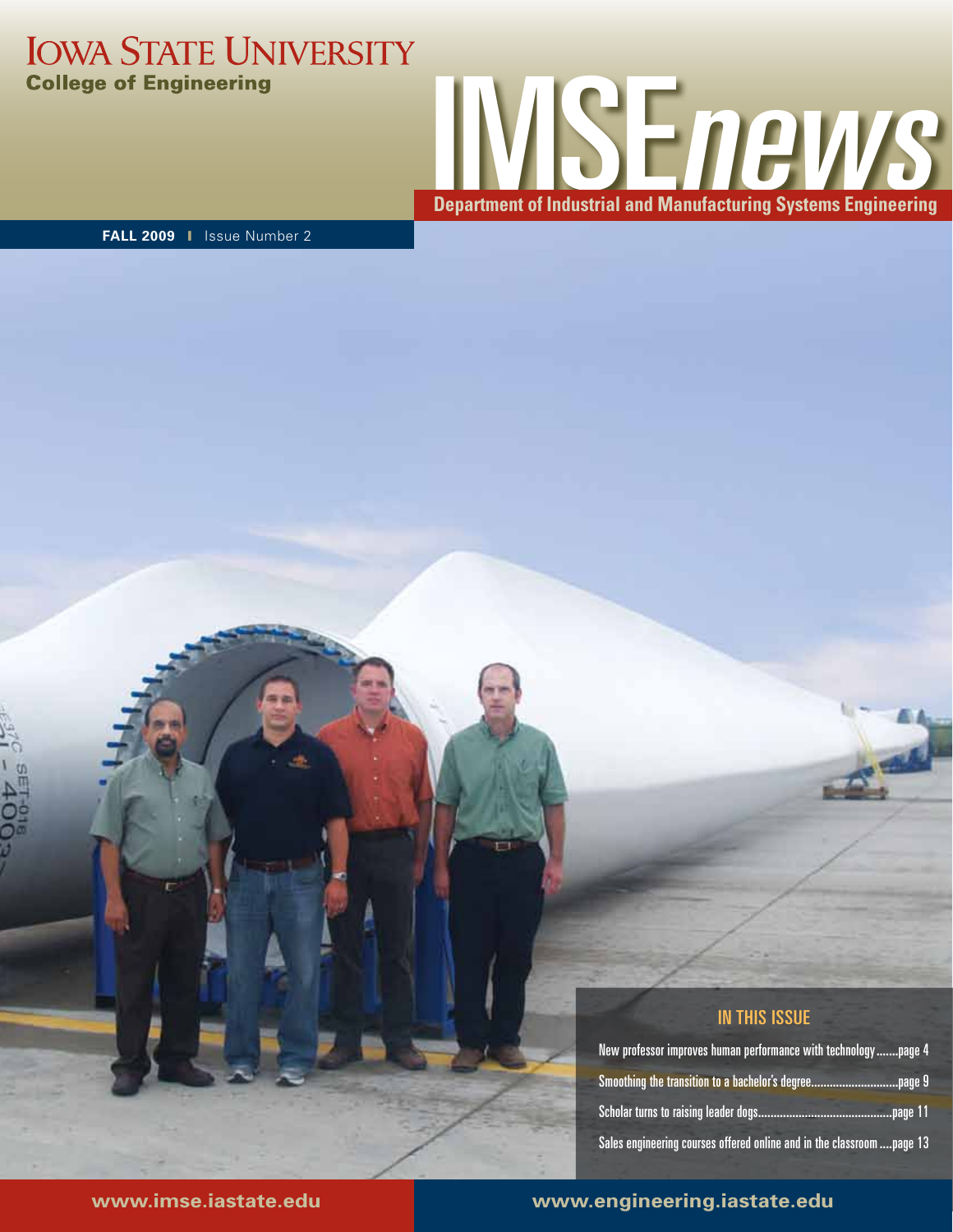## First Don Grant Faculty Award for Excellence in Undergraduate Education awarded to Peters

**Frank Peters**, associate professor, recently received a new departmental award named in honor of Don Grant—the Don Grant Faculty Award for Excellence in Undergraduate Education. The award is given to a faculty member in the department who is recognized by students as having a high impact on undergraduate education in our department. The undergraduate industrial engineering honor society, Alpha Pi Mu, selects the winner of this award.

Grant served as an adviser and instructor in the department from 1968 to 1988, and it has been estimated that he worked with more than 3,000 students during his career at Iowa State.

"Don's influence on the students in the program was particularly significant," says Gary Mirka, department chair. "As I speak with alumni from around the country and our conversations turn to memories of faculty and staff in the department, one name keeps coming up as someone that was particularly influential in many students' lives—Don Grant."

After hearing about the profound impact Grant had on so many in the department, Mirka contributed the funds to start an award in his honor. He hopes to generate similar gifts from alumni and industry to pay homage to Grant.

"We'd like to make this award more significant over time," says Mirka. "It's a great way to recognize faculty and honor the many, many contributions Don has made to the department."

If you are interested in contributing to this award or others like it, please contact our development officer, Ben Barnhart, at 515 294-0934 or barnhart@iastate.edu.



**Rosie Grant congratulates Associate Professor Frank Peters on receiving the Professor Frank Peters on reconcerned award.**<br> **Don Grant excellence award.**<br> **2004** 



## Letter from the Chair

Welcome to the 2009 newsletter of the Department of Industrial and Manufacturing Systems Engineering at Iowa State University. I am excited at the opportunity to share with you many of the activities and accomplishments of the department's students, faculty, staff, and alumni.

As you will see as you read through the newsletter, the department is making great strides in our efforts to fulfill our unique and vital contribution to the College of Engineering's 2050 Challenge. Faculty research in the areas of wind energy (cover story), environmental sustainability, and plug-in hybrid electric vehicles is just part of an expanding research portfolio.

Educational advancements such as our new minor in sales engineering are providing new and exciting opportunities for our students to become leaders and innovators. And our ever-expanding outreach activity through our distance education initiatives provides an opportunity to have an impact well beyond the boundaries of this great campus.

As always, I welcome your ideas for new initiatives and ways the department can be improved, and I look forward to the opportunity to meet with you on your next visit to Ames.

All the best,

Gary Mirka

#### On the cover:

**Iowa State University researchers, left to right, Vinay Dayal, Matt Frank, Frank Peters, and John Jackman are working to establish a Wind Energy Manufacturing Laboratory on campus. They're pictured with turbine blades at TPI Composites' Newton, Iowa, factory.**

#### **Fall 2009 | Issue No. 2**

**Published by the Department of Industrial and Manufacturing Systems Engineering, College of Engineering, 3004 Black Engineering, Iowa State University, Ames, IA 50011-2164; www.imse.iastate.edu; imse@iastate.edu**

**Prepared by Engineering Communications, College of Engineering ECM 09099**

**Iowa State University does not discriminate on the basis of race, color, age, religion, national origin, sexual orientation, gender identity, sex, marital status, disability, or status as a U.S. veteran. Inquiries can be directed to the Office of Equal Opportunity and Diversity, 3280 Beardshear Hall, 515 294-7612.**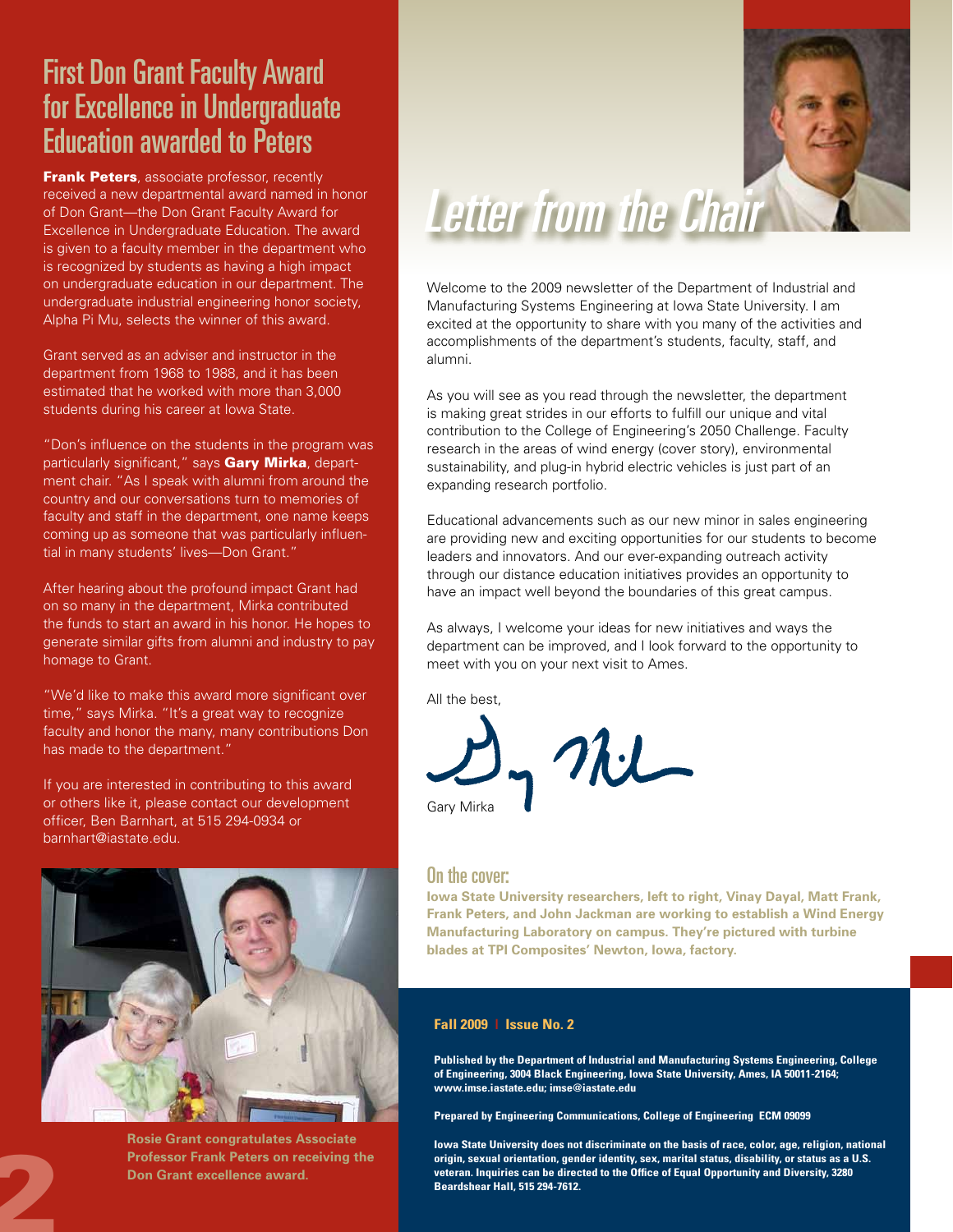

## Iowa Power Fund helps Iowa State establish Wind Energy Manufacturing Laboratory

It's not easy to make the machines that convert wind to electricity.

Just consider the turbine blades that spin in the wind: A single blade can be 40 to 50 meters long and weigh 10,000 to 15,000 pounds. It has to be built within millimeters of specifications. It has to be built to withstand 20 years of harsh conditions in the field. And it has to be built to handle speeds up to 200 miles per hour at the tip.

Iowa State University researchers are working with others from TPI Composites, a Scottsdale, Arizona-based company that operates a turbine blade factory in Newton, Iowa, and the U.S. Department of Energy's Sandia National Laboratories in Albuquerque, New Mexico, to improve the process currently used to manufacture turbine blades.

The researchers' work is supported by a three-year, \$6.3 million project called the "Advanced Manufacturing Innovation Initiative." One third of the project's funding is from the Iowa Power Fund, a state program to advance energy innovation and independence. TPI Composites and the U.S. Department of Energy are also providing equal shares of funding.

The grant will allow Iowa State to establish a Wind Energy Manufacturing Laboratory on campus. The lab will feature the work of four faculty researchers: **Matt Frank**, **Frank Peters**, and **John Jackman**, all associate professors of industrial and manufacturing systems engineering, and **Vinay Dayal**, an associate professor of aerospace engineering. The grant will also support the research of five graduate students and several undergraduates.

The researchers' goal is to develop new, low-cost manufacturing systems that could improve the productivity of turbine blade factories by as much as 35 percent.

"The current manufacturing methods are very labor intensive," Jackman says. "We need to improve throughput—we need to get more blades produced every week in order for it to be economical to continue to produce wind energy components in the United States."

Peters says possible manufacturing improvements include developments in automation and quality control.

Iowa State's new lab, according to Peters, will initially work with smaller versions of the molds used to manufacture fiberglass turbine blades. The lab will allow the researchers to study blade manufacturing in a controlled setting while they look for ways to boost efficiency. Eventually, the lab could also study the manufacturing of wind towers, the nacelles that sit atop the towers, gearboxes, and other wind energy components.

Dayal, who is also a faculty member associated with Iowa State's Center for Nondestructive Evaluation, says the lab will also look at developing new ways for manufacturers to inspect blades without taking them apart. Faster, better inspections are another way to improve factory efficiency and blade reliability.

The researchers say Iowa State is uniquely positioned to study wind energy manufacturing. Iowa, which has an installed wind energy capacity of 3,043 megawatts, is second in the country in wind power production. And Iowa is one of only two states that are home to manufacturing facilities for wind energy turbines, blades, and towers.

"With this project," the researchers wrote in a project summary, "Iowa State University's College of Engineering will become one of the leading academic institutions working on wind energy manufacturing."

But there's more at stake here.

"This project is all about making wind energy a reality," says Frank. "How do we make an impact on the U.S. energy profile? To do that, we have to develop manufacturing technologies that can How do we make an impact on the U.S. energy profile? To do<br>that, we have to develop manufacturing technologies that can<br>economically make a lot of these components."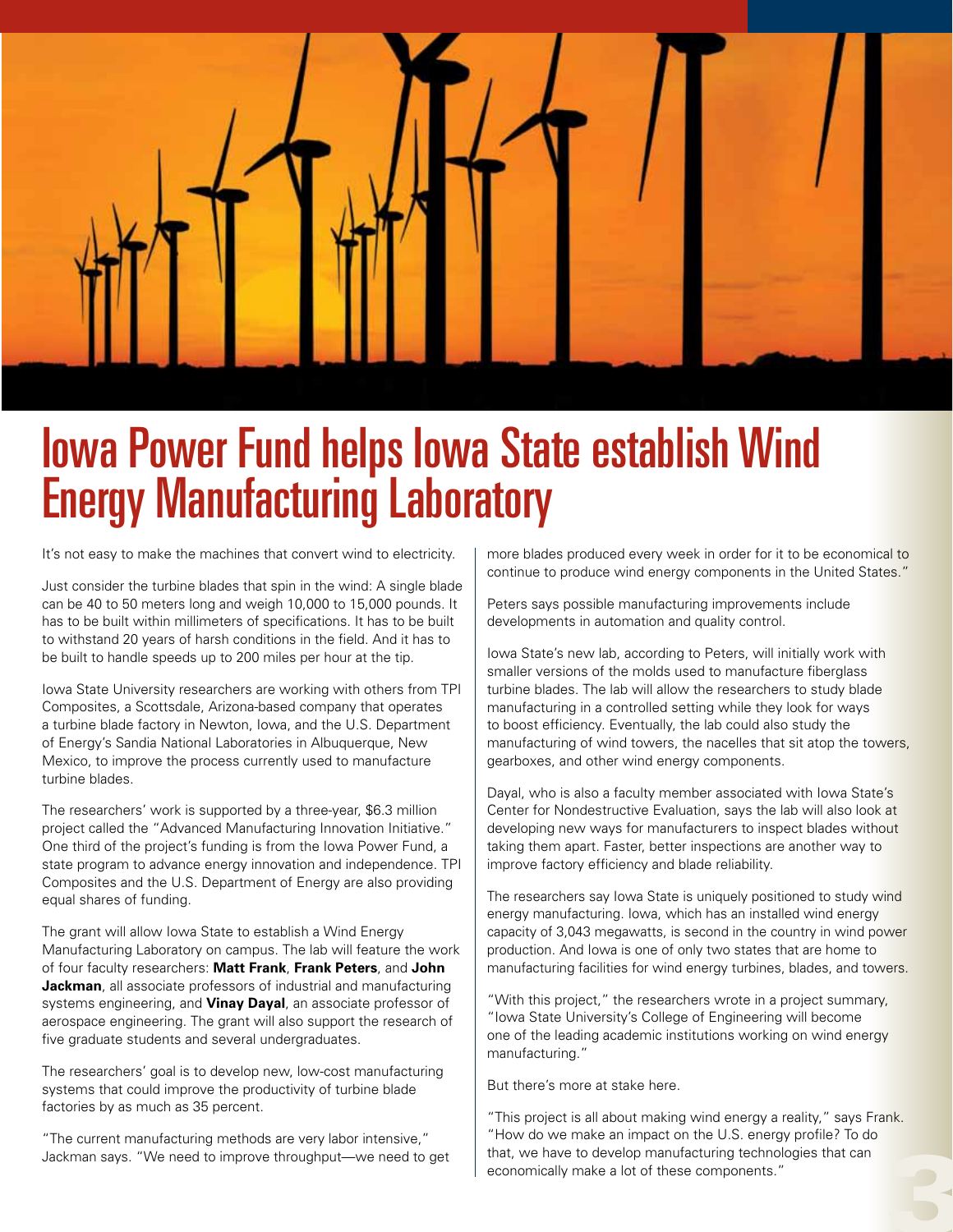**Rick Stone and several students research how to advance robotic systems to complete complex tasks.** 

## New professor improves human performance with technology

If you come to visit the IMSE department, do not be surprised if you see a robot roaming the hall. The robot, while entertaining to look at, serves an important purpose in the research of **Rick Stone**, the newest addition to the IMSE department.

Stone earned his PhD in industrial and systems engineering from the University of Buffalo in 2008 and joined the IMSE department last fall to explore the cognitive components of ergonomics and human factors. "Overall, I am looking to find ways to help improve human performance with consideration to safety and health," he says.

Robotics is one way he can explore his research interest. He studies telerobotics, or robots that cannot function independent of human control. Evaluating techniques that allow a single person to effectively manage multiple robots, an approach called swarm control, Stone's research can help humans complete successful missions with robotic assistance. "These robots can be used for finding land mines, completing search-and-rescue missions, and even farming land," says Stone.

The<br>com<br>intri The humans who control the robots add extra complexity to completing any task at hand. "From working with something as intricate as a computer interface to something as basic as a simple

tool, humans all do things differently," Stone says. "For swarm control to be successful, we need to develop robotic controls that others aside from the engineers who design the controls can effectively operate."

Stone is developing design methods and heuristics to help humans correctly interpret a robot's environment so they can appropriately intervene. "Telerobotics and swarm control are becoming more reliable and intelligent," he says. "If we can integrate the technologies into certain situations, we can help improve performance and remove humans from some potentially threatening or hazardous situations."

Joining Iowa State's IMSE department was a natural fit for Stone. "The department is well ranked, and the faculty here are motivated and have been very helpful as I begin my professional career," he says.

While he plans to continue his research in robotics, Stone also hopes to branch out to other technologies that can enhance human performance. "If we continue to focus on developing ergonomically sound solutions, we can make the most out of all that technology offers to augment tasks," says Stone.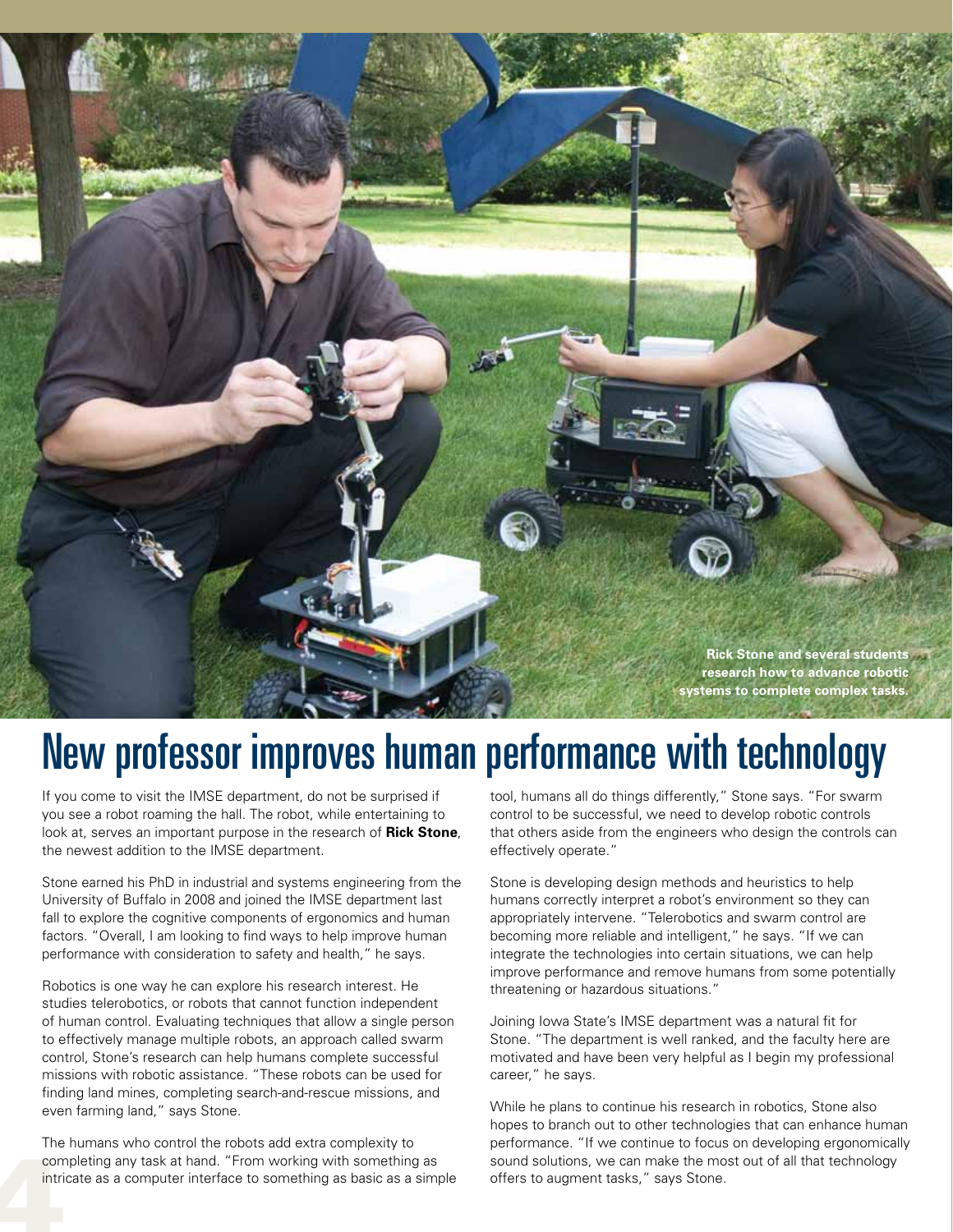## Faculty updates

The following faculty recently received promotions:

- Matt Frank, *associate professor*
- Leslie Potter, *senior lecturer*
- Sarah Ryan, *professor*

The IMSE department added a new lecturer this year. Guiping Hu came to Iowa State from the University of Pittsburgh, and her research interests include sustainable supply chain, operations research, sustainable agriculture, and biorenewable energy.

## Practicing engineers can advance education with professional master's degrees

Moving from Cedar Rapids, Iowa, to Nashville, Tennessee, did not prevent **Ken Harms** from earning his master's degree in systems engineering in December 2008. Harms, director of engineeringengineering process improvement for Schneider Electric United States, completed work for his degree online through IMSE's professional master's degree program.

The program allowed Harms to achieve significant career goals while also advancing his education. "I have gained professional and personal growth throughout the program, and each has contributed to successes within my career."

IMSE also offers a professional degree in industrial engineering. The programs are offered through Iowa State's Distance Education program, where everything from watching lectures to completing assignments is done online through WebCT.

"When I found out I was moving, I took a small break from classes but knew I would be able to pick up with the program once I got settled," Harms says. "It was nice to not have to worry about transferring credits to a different program, and having the classes online contributed to my finishing the degree."

The graduate programs are offered with either a coursework-only or a creative component project option. Class sessions are offered via streaming media or students can request a CD with the course material. These options allow for a program that working professionals can fit in their schedules.

"Working with a major university gave me the flexibility and variety of classes that I needed," says Harms. "Continuing education is important for all professionals, and this option is a logical, accommodating way to help achieve career goals."

# *Don't miss an opportunity to reach your career goals!*

*Earning an advanced engineering degree gives you knowledge and skills that will help you excel in your career. And through the IMSE department's Distance Education programs, you can work toward a master's of engineering degree from your home while working in the industry.*

*The department offers two coursework-only master's programs that are convenient and flexible. Depending on your interests, you can pursue a master's of engineering degree in systems or industrial engineering—each offering you unique learning experiences that can change your career.* 

### Systems Engineering

- Develop analytical and management skills needed to design, evaluate, and build complex systems
- Work across disciplinary boundaries
- Take systems engineering core courses, as well as advanced engineering and nonengineering electives

**CONTACT:** Doug Gemmill 515 294-8731 n2ddg@iastate.edu

### Industrial Engineering

- Raise engineering knowledge and practice to the next level
- Gain both a broad and deep understanding of industrial engineering
- Take courses in operations research, manufacturing, and human factors, along with industrial engineering nonmajor electives

**CONTACT:** Lori Bushore 515 294-0129 bushore@iastate.edu



*"The best thing about getting a master's of engineering through Distance Education is the opportunity it provides. Between the busy schedules of fatherhood and full-time employment, going to classes the traditional way just wasn't an option for me.* 

*My career goals include departmental management and leadership roles, and I've found that to initially be considered and eventually succeed in these positions, postgraduate education is a must. I would not have the same opportunities for advancement without the Distance Education avenue."*

5 *—Caleb Spangler, supervising equipment engineer with Kemin Industries*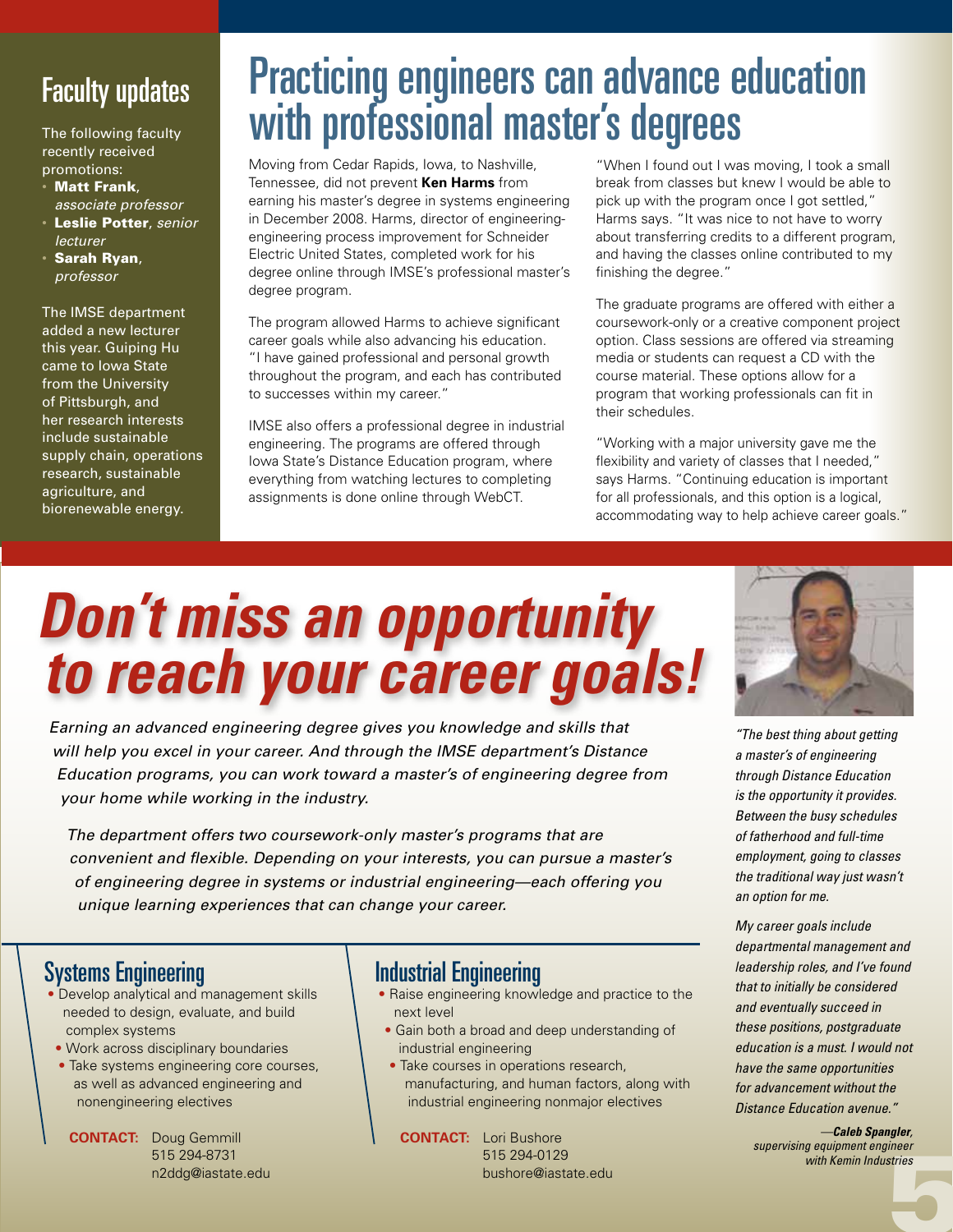### Wang's research leads to sustainability



IMSE Assistant Professor **Lizhi Wang**'s research aims to get people thinking critically about their green efforts.

#### Balancing the trade-offs between national energy and transportation infrastructures

The national energy and transportation infrastructures are becoming more interdependent through technologies such

as electric vehicles. Operated by multiple decision makers including consumers, suppliers, system operators, and service entities, these infrastructures may not be functioning with the best trade-offs between costs, sustainability, and resiliency. Wang will identify how to balance these trade-offs through network models and then use inverse optimization to design efficient incentive mechanisms to encourage change within these infrastructures.

#### Encouraging consumers to evaluate products

Wang also wants consumers to start thinking about green products, and specifically the costs and benefits associated with each technology. With mathematical modeling and optimization techniques, he assesses the actual impact of plugin hybrid cars, demonstrating the potential increase in electricity costs that would occur if more people use plug-in vehicles. Thinking critically about these technologies, he says, is an important step in ensuring they will stick around.

#### Incorporating public policy

In conjunction with his research, Wang is reviewing public policy for a way to combine three separate guidelines established to reduce greenhouse emissions. If he is successful, Wang's work can help organizations get subsidies or some other incentive to begin implementing less traditional, greener technologies.

## Ergonomics Laboratory up and running

In the recently established Ergonomics Laboratory, **Gary Mirka**, IMSE professor and department chair, is conducting applied ergonomic intervention effectiveness research. "We are looking for new tools and work methods that can reduce physical stress and injuries on high-risk jobs," Mirka says. One industry he and his research team are currently investigating is the commercial fishing industry.

To conduct this research, Mirka's laboratory has both a replica of a crab fishing boat and technical equipment used to quantify the stresses and strains on the fishermen. The crab boat allows Mirka and researchers to simulate the same physical motions and exertions as those working on a boat. "Workers are exposed to heavy lifting, slippery surfaces, and awkward body postures during their routine work activities," says Mirka. "We are testing several improvements in the laboratory, and then we will test them in the field."

Mirka and his team use an electromyography processing system to quantify the activity of muscles used to perform these strenuous exertions. They also use a device called the lumbar motion monitor, which allows the researcher team to capture three-dimensional motion of the spine of the fisherman while he performs the fishing activity. "In addition, the laboratory's force platform evaluates the ground reaction forces so we can evaluate the slip potential of a situation," Mirka says.

With his laboratory up and running, Mirka is looking forward to continuing his research to make people's jobs less physically demanding. "We want to make jobs easier for people, and this laboratory will help us design systems to do just that."



## Heising's research takes her across the globe



**Carolyn Heising with Dean Hassan Essa Al-Fadala of the Qatar University Example 19 Carolyn Heising with Dean Hassan<br>Essa Al-Fadala of the Qatar University<br>Engineering College.**<br>**Example 2** 

#### Building a meaningful relationship

In a little over a decade, Qatar's economy has evolved from barely making ends meet in the pearling industry to thriving in the oil and natural gas markets.

Such rapid economic growth and development poses potential risks if safety is not on the forefront of everyone's mind. Aware of these risks, the country's leaders requested Heising share her expertise in safety engineering with engineers, managers, and government officials from around the country.

During a two-day workshop held in January 2008, Heising presented information about safety measures in the gas industry, with much of the material coming from her safety engineering course at Iowa

State. She was also invited to become an associate of the Gas Processing Centre of Qatar University and given the opportunity to meet with several corporate executives.

Heising's unique relationship with Qatar began in March 2007, when she became part of the Industrial and Systems Engineering International Advisory Committee. As a committee member, she and three other professors reviewed Qatar University's industrial and systems engineering program to identify ways in which the program can advance to meet industry and society needs.

The university's program enrolls only female students, and many of Heising's recommendations involved helping prepare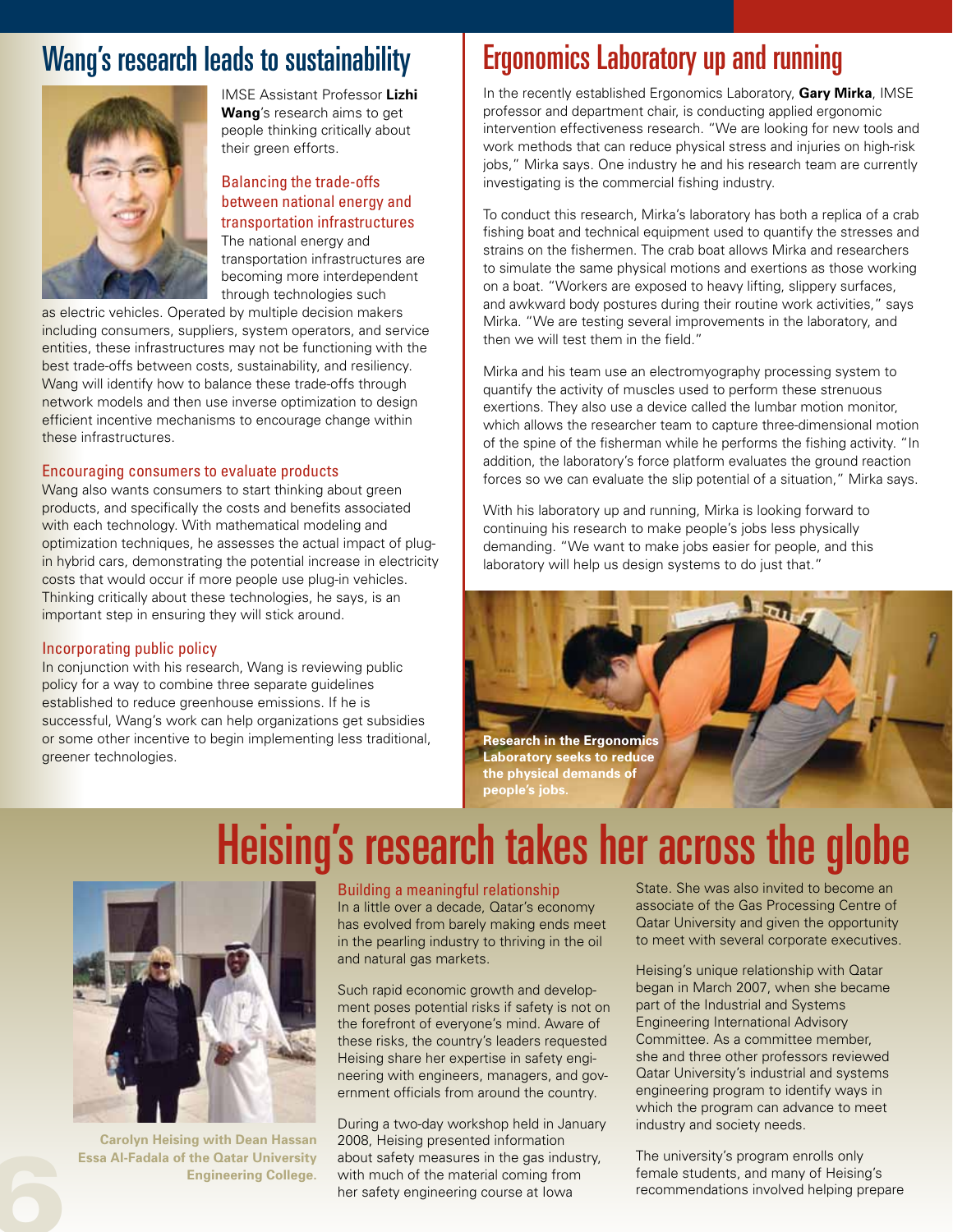## Optimizing U.S. energy structure takes Ryan and IMSE student to New Zealand

With funding from two multidisciplinary grants from the National Science Foundation awarded in 2005–06, **Sarah Ryan** began looking for the most effective and cost-efficient approaches to managing the U.S. energy infrastructure.

With support from the grants continuing through 2009, Ryan's efforts have been building momentum. Her research gained an international dimension in 2007–08 with assistance from two IMSE undergraduate students, **Bobbi Wendorff** and **Sarah Gidlewski**. The students updated data about the cost of fuels and capacities of transportation routes, providing Ryan with current information for her study.

With up-to-date data in hand, Ryan headed to the University of Auckland in New Zealand for a five-month visit to further her project at the Electric Power Optimization Centre. "New Zealand was a great place to study because the country's electricity market is much like several of the U.S. electricity markets," Ryan says, "but smaller." The centre's internationally recognized research also provided Ryan with access to experts working on projects seeking similar results.

Her research looked at two components of the energy structure: the fuel transportation network, which is used to move energy, and the electricity system, which is increasingly a competitive market. "My goal was to combine the fuel network with a model that represents an electricity market to determine how strategic behavior affects the most efficient and cost-effective way to get energy from point A, where it was extracted as fuel, to point B, where it would be used as electricity," Ryan says.



**Sarah Ryan and Bobbi Wendorff recently studied New Zealand's electric market for insights on how to resolve energy shortages across the globe.**

Wendorff traveled to New Zealand for the semester as well. She spent a majority of her time converting the bulk energy transportation model to a code readable in the General Algebraic Modeling System, which is a high-level modeling system used for mathematical programming and optimization. "My work allowed Dr. Ryan to use the code to compare data with other models and projects she was working on in the same software," Wendorff says.

She also took classes at the university. "It was fun to take engineering classes with international students to get a different perspective on how they go about work and life in general," Wendorff says. "This experience helped me broaden my perceptions and improve my communication skills."

Ryan is currently considering ways to add renewable energy to the mix and optimize network expansions. Two more IMSE undergraduates, Chelsea Tomek and Ju Xiong, participated in the research during summer 2009.

### *From making safety recommendations to working with advanced gas reactor technology, IMSE Professor Carolyn Heising has been sharing her knowledge in the Middle East and the West Coast.*

these women to enter the male-saturated workforce. As a long-standing member of the Society of Women Engineers, Heising also emphasized the importance of keeping connected with other women in the industry. She offered a perspective that many of the leaders at the university had not considered, and her comments were well received.

Heising plans to continue to work with Qatar University well into the future, as she sees potential for a student and research exchange.

#### A new interest

During the 2008–09 academic year, Heising took a sabbatical leave that led her to a newfound research interest.

Heising collaborated with researchers at the General Atomics Company in San Diego, California, and while she worked with the organization's fission group, she helped develop advanced gas reactor technology for the Department of Energy. She was also involved with the Global Nuclear Energy Partnership, the Next Generation Nuclear Plant, and the National Nuclear Security Agency Russian program.

As she worked on various projects, Heising learned a great deal about the thoriumbased fuel cycle. With a heightened interest in the topic, she began conducting research and documenting her findings. Her work resulted in several papers and reports that detailed the advantages of thorium fuel cycles as compared to uranium fuel cycles.

She found the advantages of thorium fuel cycles were especially apparent when dealing with advanced gas reactor technology.

Heising presented her findings during several invited seminars at the nuclear engineering departments of the University of California, Berkeley and the University of Michigan, Ann Arbor, as well as at the World Nuclear Association World Nuclear Fuel Cycle Conference held in Sydney, Australia.

ty Heising also is presenting a paper on the safeguard aspects of thorium fuel cycle utilization at the American Nuclear Society winter meeting in November 2009 in Washington, D.C.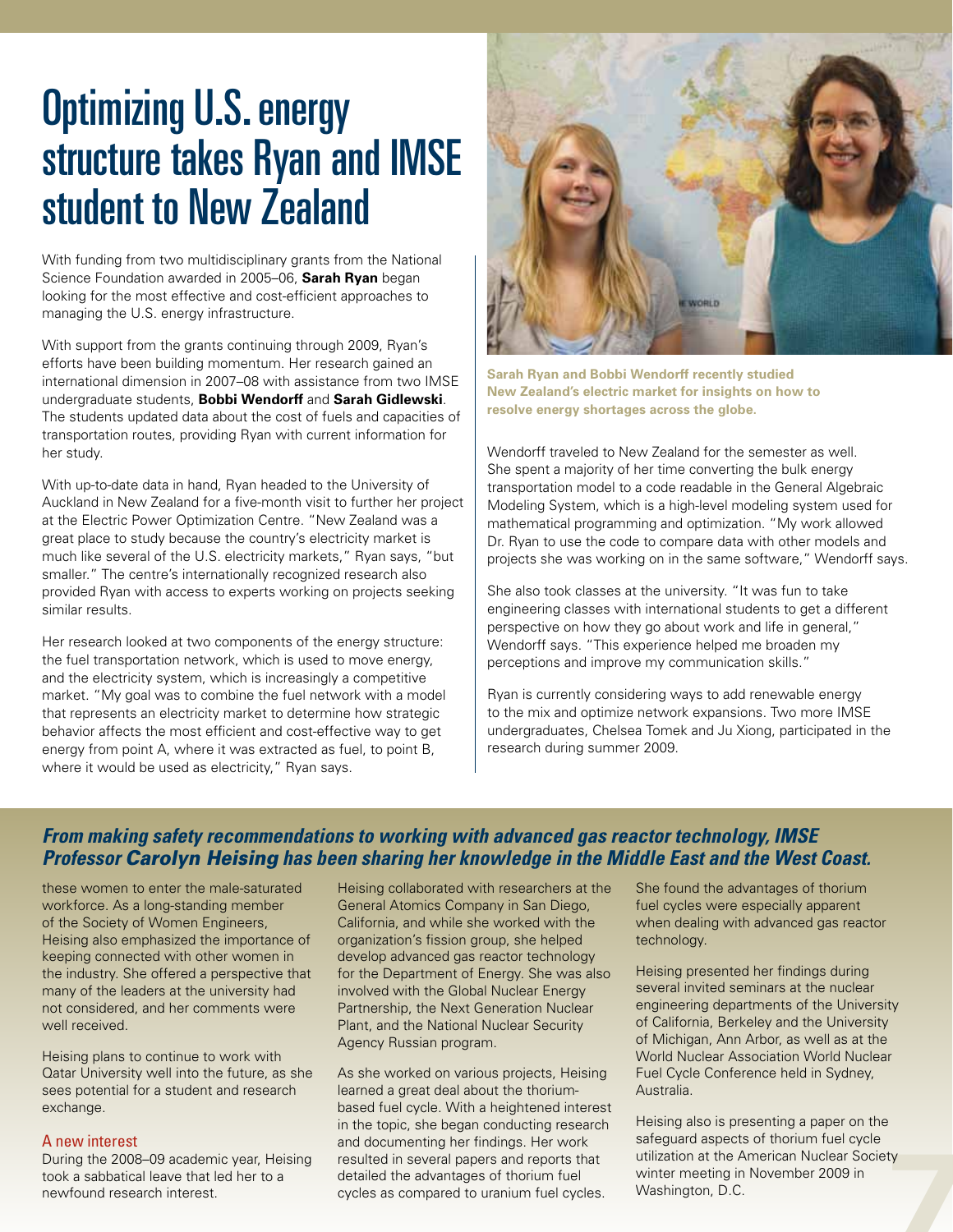## New graduate scholars program begins this fall

Graduate students in the IMSE department have a new funding opportunity available to them starting this fall semester. Through the generosity of **Harold Reihman**, an engineering alum from the class of 1950, and his wife, Shirley, the department will now be able to supplement graduate students' current earnings, increasing the department's options for attracting high-quality students from around the world.

The new program, called the Harold and Shirley Reihman Graduate Scholars, will be available to students with the background and training needed to bring excellence to one or more of the research focus areas within the department.



**Harold Reihman and his family were invited to Iowa State for a tour and luncheon in his honor.**

8

"With this scholars program, we are focusing on providing our students with research opportunities that will enhance their educational experience and the productivity of our research programs overall," says **Gary Mirka**, chair for the Department of Industrial and Manufacturing Systems Engineering.

Reihman has also made a commitment to IMSE in undergraduate scholarships in the past. "I look back on my years at Iowa State, and I remember all the good times I had," Reihman says. "I am proud to be able to help someone else during their college experience."

With a degree in general engineering, Reihman's career included a variety of positions and opportunities. In 1991, he retired as vice president of Ford Motor Company where he oversaw Visteon Corporation, a former division of the company.

Grateful for his accomplishments, he included Iowa State in his

estate plan to carry out his and his wife's commitment to helping others succeed. After the passing of his wife, Reihman and his family decided that seeing the impact of his donations and having input on how the funds were used would be an unparalleled honor.

In November 2008, he and his family visited Iowa State, touring the college and attending a luncheon hosted by the IMSE department. Reihman enjoyed showing off the campus that meant so much to him to his children, grandchildren, and other friends and relatives. "Visiting campus meant a great deal to my father and our family," says Reihman's son Dana. "Everything was more than we anticipated, and it was wonderful to experience it with him."

In addition to helping the department offer more opportunities to students, the Harold and Shirley Reihman Graduate Scholars program contributes to the College of Engineering's 2050 Challenge, which is the college's mission to address critical challenges of the future. Scholars programs advance the college's lead in cutting-edge research and educating tomorrow's innovators and leaders.

## Berger remains active in community and quality industry

While Professor Emeritus **Roger Berger** claims he is slowing down since retiring from Iowa State's IMSE department in 2001, the reality is he has been quite busy.

Berger taught at Iowa State from 1972 to 2001, with research interests in total quality management and using statistical methods for quality improvement. He worked closely with several Iowa companies to implement powerful



new quality management techniques.

In 2001, Berger, along with Donald Benhow, published *The Certified Quality Engineer Handbook*. The second edition of the book was

published in 2006. And while he has not recently published his own work, Berger reviewed manuscripts for *Quality Progress* magazine until last year.

Remaining active in the local Ames community, Berger spent two years as president of the local opera guild. He recently served as section chair for Central Iowa Section 1308 of the American Society for Quality (ASQ) and now serves as the membership chair for the organization. ASQ promotes and stimulates interest in the field of quality, and Berger is helping the section regain some stability in the area.

Berger and his wife, Kay, recently celebrated their 51st wedding anniversary, and the two have taken countless trips to New York City and Houston, Texas, to see their grandchildren. Berger also enjoys meeting up with other retirees in the area for weekly coffee sessions.

Amid traveling and staying active in the industry, Berger says listening to classical music and reading *The New Yorker* are favorite pastimes, along with his newest hobby—amateur astronomy.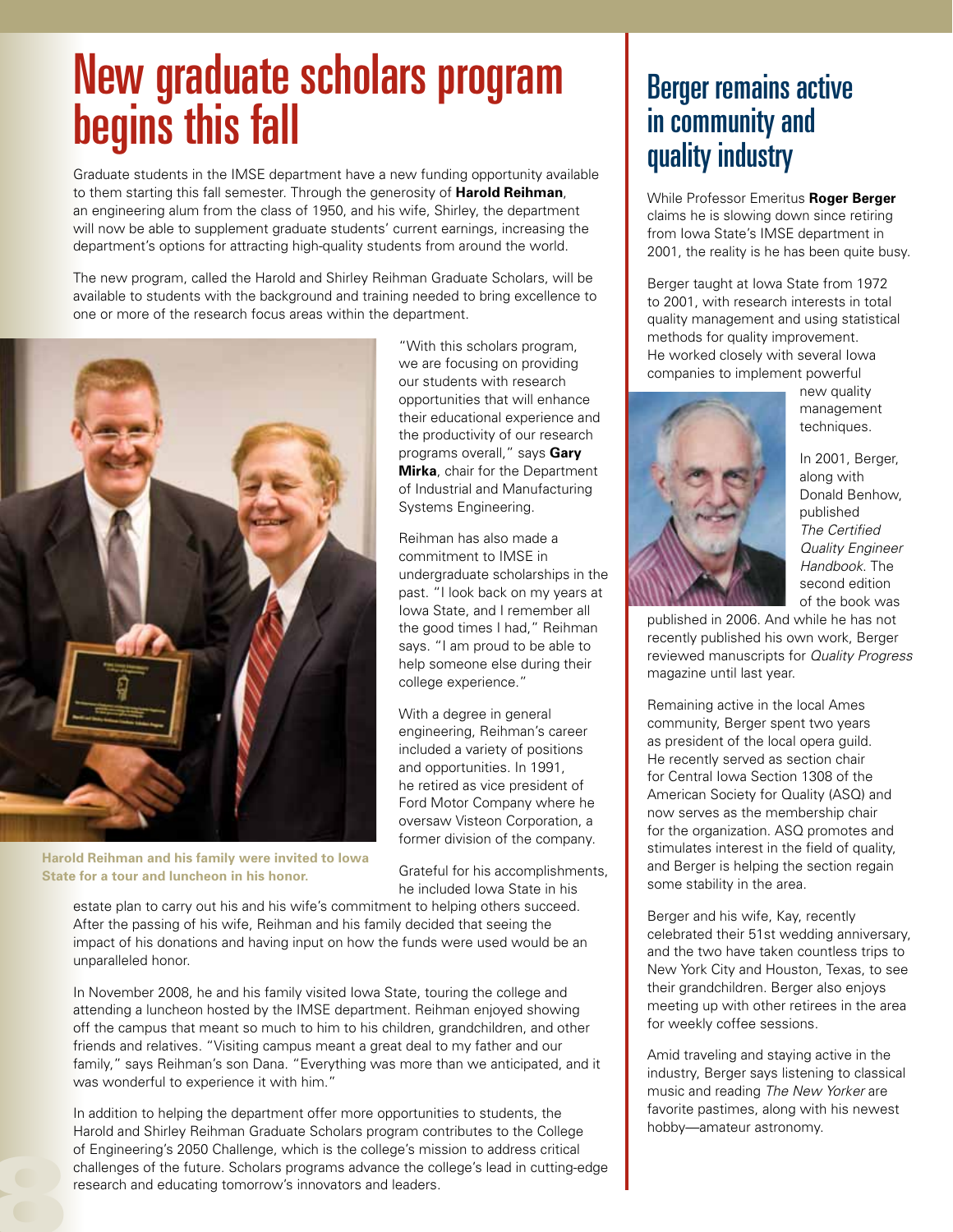

# Smoothing the transition to a bachelor's degree

Transitioning from a community college to Iowa State's IMSE department is getting easier by the year. The department recently began working with the Engineering Admissions Partnership Program (E-APP) to help students transfer from community colleges to Iowa State.

Through what is called the 2+2 program (two years at a community college plus two years at Iowa State equals a bachelor's degree in four years), students take most of their prerequisites at a community college. Then when they transfer to Iowa State, they focus on their major program courses.

While this is the first year working with E-APP, **Devna Popejoy-Sheriff**, the department's academic adviser, has been working with transfer students for several years. She has developed graduation plans for different community colleges that outline which credits will transfer to the IE program.

"Students come to Iowa State with credits that will count toward their degree, and that's important for transfer students," explains Popejoy-Sheriff. "They know exactly which courses they need to take to finish their bachelor's degree."

Even with such detailed planning, there still is some flexibility in the program that allows students to take upper-level courses according to their interests.

And the program is about more than just credits—it's about making the entire transfer process seamless. From peer mentors to virtual advising, the department is implementing several activities that will increase communication with transfer students before they get to Iowa State.

**Brandon Brinkman** is a senior in IE who transferred from Kirkwood Community College in fall 2008. He has been providing valuable feedback on his experience that has helped the department build the 2+2 program.

One example of some changes IMSE has made is with the department's Engineering 101 class. With a section just for transfer students, the class is more accelerated and has a slightly different focus.

"Transfer students already understand college life because they have been living it," Brinkman explains. "They need to learn more about the things that are unique to Iowa State like the career fair, internships, co-ops, and other opportunities."

Transferring from a community college brings many benefits for students that Brinkman experienced firsthand. The option is more affordable for many, and it helps transition students from high school to college. "Community college helped me ramp up my study skills and increased my confidence as a student," Brinkman says.

Both Brinkman and Popejoy-Sheriff agree that building a community and network helps transfer students transition to Iowa State. The department is working on a grant to develop a learning community and plans to hold an event for transfer students to visit campus to get a preview of Iowa State by attending class, going to a seminar with faculty, and participating in other activities that would get them acquainted with the university and other transfer students.

"Anything that can help break the ice and facilitate interactions with people will improve the transfer process," says Brinkman. "Once you get here, having students to work with on assignments and socialize with makes a huge difference." 9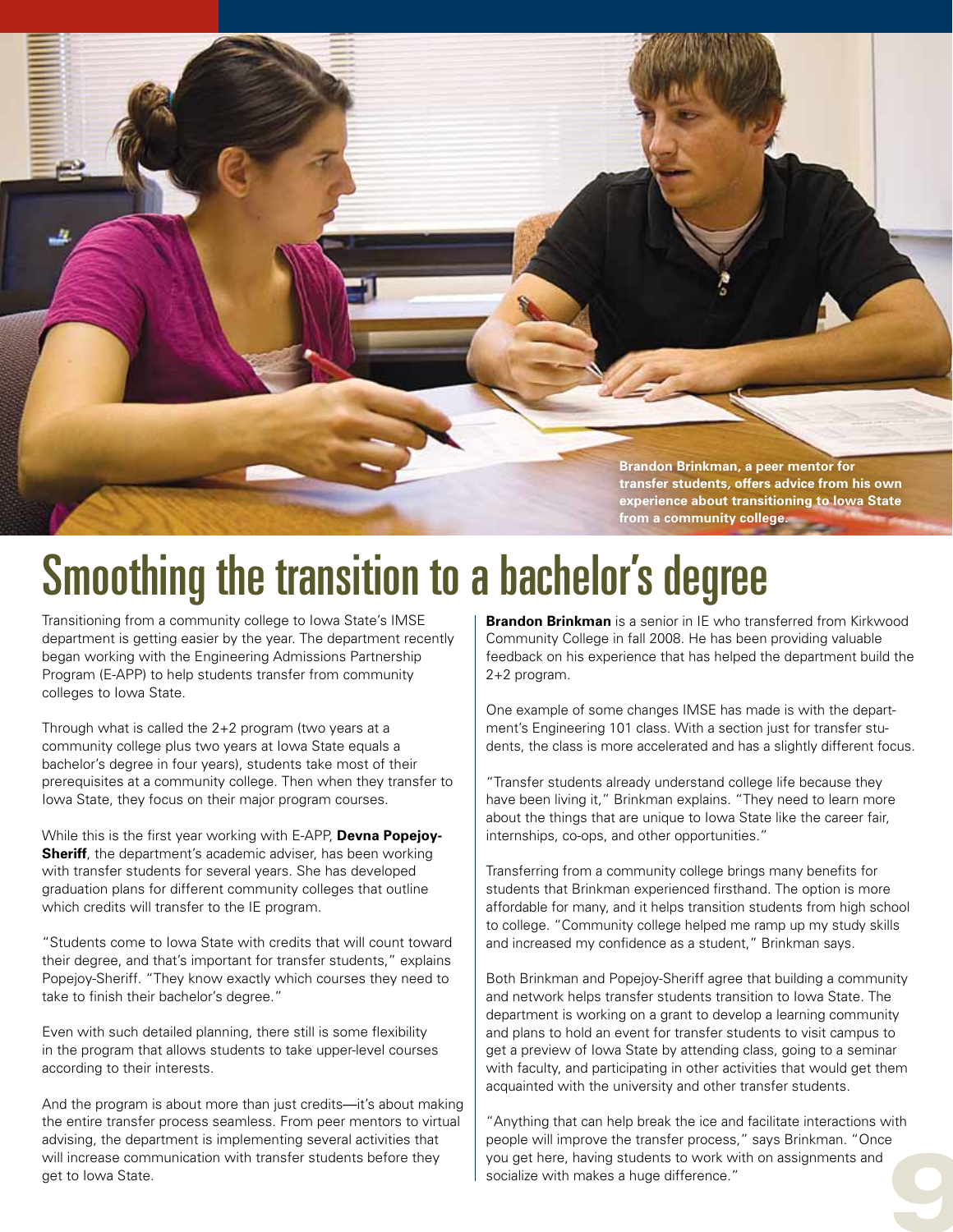

### Mirka named John Ryder Professor in **Engineering**

#### This fall, Gary

**Mirka**, department chair in industrial and manufacturing systems engineering, was appointed to the John Ryder Professorship in Engineering at Iowa State University.

A recent \$1.8 million estate gift from Kirby Gray, a 1945 electrical engineering bachelor's degree graduate from Iowa State, established an endowed chair, professorship, and scholarship in the College of Engineering.

The professorship Mirka received honors John D. "Jack" Ryder (PhDEE'44), a former electrical engineering faculty member who was influential in Gray's life. Ryder, along with former electrical engineering department chair Warren B. Boast, constructed the AC network analyzer in 1949 that power utilities used to simulate entire transmission and generating systems. Ryder also was instrumental in helping to design the Electrical Engineering Building (now called Coover Hall) in 1942.

## Alum donation helps IMSE offer undergraduates research experience

A generous gift from **Janet** and **Tim Jury** allowed the IMSE department to begin offering fellowships to high-performing undergraduate students, providing them with an engaging, hands-on research experience. In addition, these fellowships are intended to raise awareness of the opportunities available in graduate school. Since the fellowships started in 2005, the department has seen more of its undergraduates enroll in the graduate program than in the past decade.

Tim Jury, IE'80, finished his second term on the Engineering College Industrial Advisory Council in 2008, and he formerly served on an IMSE task force that assessed the department and provided recommendations for its future direction.

"The department was receptive to charting a new course and direction for its programs," he



**Janet and Tim Jury's contributions have helped students get research experience early in their academic careers.**

says. "As faculty and staff began implementing some of the task force recommendations, I knew they were committed to improving the department."

As he reconnected with the college and department, Jury sought additional ways to help the department advance. "I talked with Pat Patterson, the IMSE department chair at the time, and we decided these fellowships would really benefit the department and align with its future goals," he says.

Students who have received the fellowships complete a variety of projects, all of which help introduce advancements into the undergraduate classroom. Some past projects included developing tutorials for a newly acquired laser scanner and coordinate-measuring machine arm, which allowed more undergraduates to learn how to use the equipment. Additionally, students created informational materials that allowed the department to incorporate new technologies into courses.

**Paul Wilhelm**, who recently completed his master's degree, received a fellowship as an undergraduate in 2006. He studied how designing for manufacturability could be incorporated into the curriculum.

"The fellowships provided insight into how classes are taught," says Wilhelm. "I built close working relationships with professors and realized the potential that new concepts can bring to the classroom."

The department plans to continue offering these fellowships as funding is available, providing students with a rich learning opportunity and experience that enhances their undergraduate education and prepares them for their future careers.

### Jessen receives Walkup Prominence award

**Keith Jessen** (IE'71) received the 2009 Joseph K. Walkup Prominence in Industrial Engineering award. Beginning his career in 1971 as a production engineer for what is now Rockwell Collins, Jessen advanced to director of facilities services for Rockwell Collins, where he provided planning and engineering support for the company's national and international facilities. During his career, Jessen was an invaluable resource and advocate for the department through serving on the department's Industrial Engineering Advisory

Council from 1978 to 1999 and chairing the council from 1990 to 1997. He now lives with his wife, Linda, in Livermore, California.

The Joseph K. Walkup Prominence in Industrial Engineering award is named after Joseph K. Walkup, who served as department chair from 1942 to 1973. It recognizes outstanding achievement in the industrial engineering profession.

**Keith and Linda Jessen at the department's honors ceremony.**<br> **department's honors ceremony.**<br> **department's honors ceremony.** 

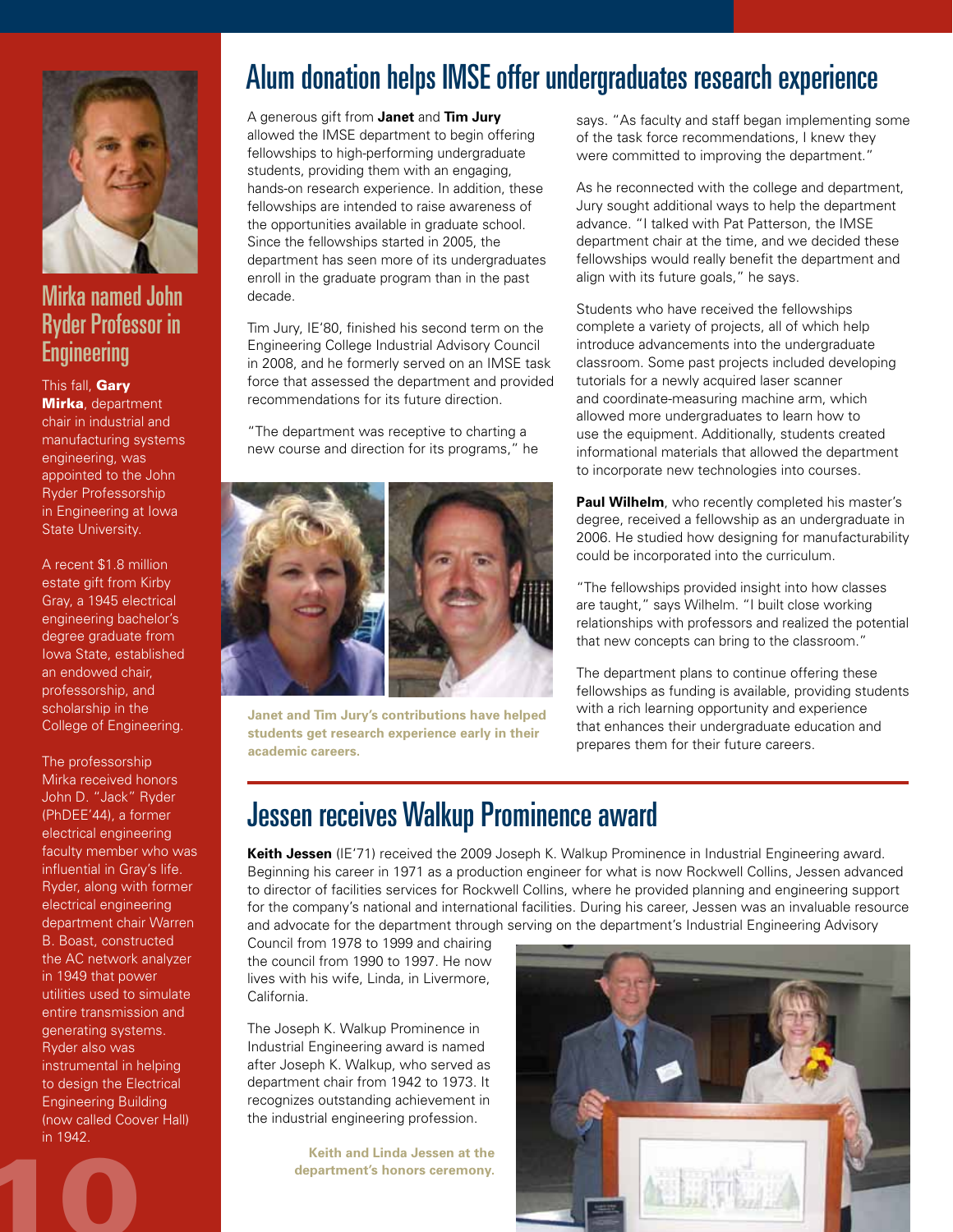

**Sarah Gidlewski, an IE undergraduate, trains puppies for Leader Dogs for the Blind**

## Scholar turns to raising leader dogs

**Sarah Gidlewski** is a typical lowa State student, except for one small, furry fact—she brings a puppy to class with her every day. Don't worry; she's not breaking any rules. Gidlewski, a fourth-year industrial engineering major, is a puppy raiser with Leader Dogs for the Blind, an organization located in Rochester, Michigan.

Gidlewski is also a National Merit Scholar and Presidential Scholar. The prestigious scholarships allow Gidlewski to focus on things other than money, which frees up her time to study and serve the community through puppy raising. In fact, she chose industrial engineering because it allows her to explore her varied abilities and interests.

"Industrial engineering has a business aspect that worked for me," Gidlewski recalls. "I like that it combines math, science, business, and people." While embracing the mix her educational program offered, Gidlewski decided she needed something to do other than homework.

As a puppy raiser, she volunteers to raise a puppy from an organization specializing in breeding and training leader dogs—trained assistants for the blind, visually impaired, or deaf. The puppies are approximately seven weeks old when they go to live with their foster families and return to the organization when they are one year old. The primary responsibilities of a puppy raiser are to teach obedience

and socialization, while still allowing the animal to be a puppy.

Gidlewski teaches socialization to her charges by bringing them to campus with her. According to Leader Dogs for the Blind, puppies in training do not have access rights, so businesses must grant permission for the puppies to be on the premises. For this reason, Gidlewski had to obtain the university's permission to bring any of her dogs to her classes.

"The professors and students are very understanding and supportive," Gidlewski says.

She now has a 10-month-old black Labrador retriever named Jasper.

This unique experience is something Gidlewski learned about in elementary school.

"I read two books about people who had leader dogs," Gidlewski says. "Since then, the idea had been rolling around in the back of my mind." After applying to become a raiser and receiving a manual of rules and regulations, she received her first puppy in high school. She then took a small break from raising puppies to finish high school and begin her college career at Iowa State.

As Gidlewski continues her studies in industrial engineering, she also values the unique lessons she learns from puppy raising. "These dogs do more for me than I could ever do for them," the unique lessons she learns from<br>puppy raising. "These dogs do more<br>for me than I could ever do for them,"<br>she says.<br>she says.<br>expected by the department continues to adapt to the needs of<br>industry."

### Industrial engineering alum earns prestigious Alumni Association award

Staying connected with their alma mater has been a long-standing commitment for Roy and Sandra Uelner, and their generosity and dedication to lowa State University has made a lasting impression.

During the 2008 Homecoming celebration, Roy, BSIE'57, and Sandra, BS home economics journalism

'58, were presented with the Iowa State University Alumni Association Alumni Medal, the association's premier award that recognizes alumni for long, loyal service to the university through alumnirelated activities.



The Uelners have been involved with the Alumni Association since the early 1970s, helping lead activities and events for the association in Milwaukee, Wisconsin, and making a gift that qualified for Order of the Knoll membership. Since then, Roy has been on the Alumni Association Board of Directors, where he served as president from 1984 to 1985, and is an Iowa State University Foundation governor. The Uelners are currently cochairs of the Circle, which is a society that recognizes former presidents, chairs, and executive directors of the Alumni Association, and members of the Order of the Knoll W. M. Beardshear Society.

The couple's personal accomplishments launched their involvement with the association. "We have both experienced success beyond our wildest dreams," Roy says. "And we relate our achievements to the education we received at Iowa State."

Roy and Sandra also enjoy bringing alumni together. "The more involved you become with Iowa State, the more friends you make and your connection to the university grows stronger," Sandra says.

The Alumni Center, a building created to strengthen the ties of alumni, was dedicated on the same weekend the Uelners received their award. "The center is like a dream come true," Roy says.

"When you bring wonderful people together in a place like the Alumni Center, great things will happen for the university," Sandra adds.

Roy and Sandra continue to follow their education programs. "I am impressed with how much the industrial engineering program has grown," Roy says. "A lot has changed since I attended class, and the department continues to adapt to the needs of industry."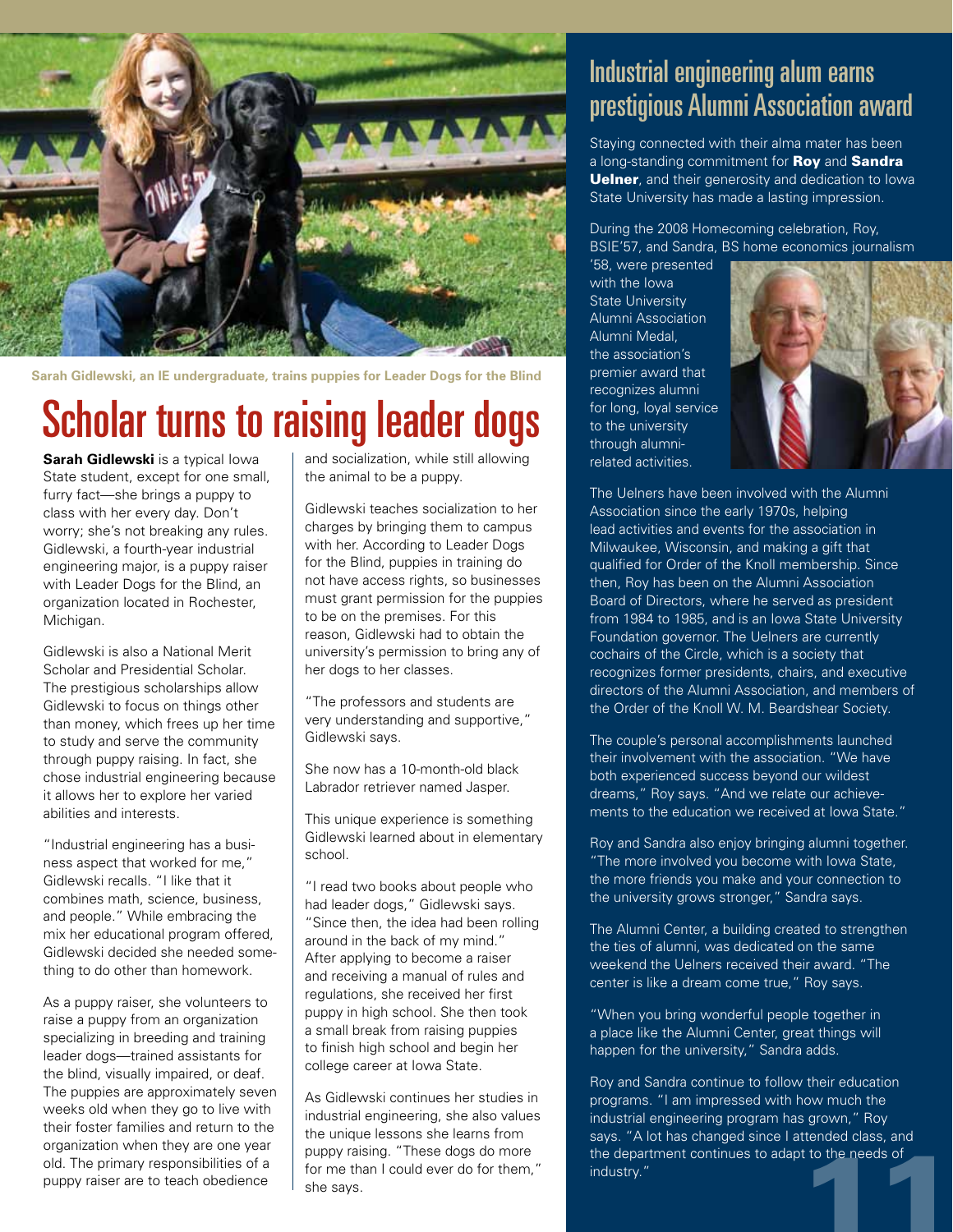

## Looking back: Lynn Franco reflects on her years with the department

When **Lynn Franco** joined the industrial engineering department as a receptionist in 1981, she did not know she would eventually fill every role in the department's office throughout the next 28 years of her career.

In the fall of 2008, after working as a receptionist and graduate program secretary, as well as assisting the department chair with everything from coordinating conferences and special events to hiring faculty and staff, editing the IMSE newsletter, and managing whatever else happens to come up, she began phased retirement. As 30 years of employment draws near, Franco took a moment to reflect on her experiences, opportunities, and memories of Iowa State.

"I've seen a lot of changes throughout the years," Franco says. "The department has moved three times in two different buildings,



providing us with more space for labs and offices. In our most recent move, all the faculty and staff in the IMSE department are finally together on the same floor, which is a very good thing."

But she has seen more than physical changes in the department. "The curriculum has shifted

**Lynn Franco then (above) and now (left).**

from being specifically focused on industrial engineering to incorporating manufacturing, human factors, systems, and management. Students like the broad-based engineering education that they receive."

Among these many transformations, Franco's appreciation for and enjoyment of working with others remains unaltered. "My coworkers (faculty and staff) are like family to me, and each day goes quickly because we enjoy being together," she says. "I also look forward to seeing alumni that come to visit. When they come back to campus it seems that the main office is their first stop. They like to see what's new in industrial engineering and reminisce about their days on campus."

Additionally, she has appreciated the opportunities to work with students, especially through her involvement with the student chapter of the Institute of Industrial Engineers (IIE). "I've served as an adviser with a faculty member to IIE and over the years have gone on several bus trips with students to conferences from Texas to South Dakota," she says. One of the largest jobs she took on was helping students host the IIE regional conference held at Iowa State several years ago. She feels that working with students who have a lot of energy helps keep her young.

Franco will fully retire in August 2011. She plans to enjoy time with her family and friends. "I will stay in Ames and drop by the office to see what everyone is up to. I love it here!"

### New office—same great staff

Facilitating collaboration and a cohesive work environment, the recent relocation of all IMSE faculty and staff to the third floor of the Black Engineering Building has been a great change for the department. The move was part of a renovation that allows the IMSE and mechanical engineering departments to more effectively use the building's space.

Among the renovations was a beautiful new main office for the department, which is now located in 3004 Black. And while much has changed within the office, the staff has been the same for years. **Lori Bushore**, **Donna Cerka**, and **Lynn Franco** have been together in IMSE since 1989. Industrial engineering has been Donna's employer since 1978, Lynn's since 1981, and Lori's since 1989. A close group, they say the new space is great, and the prominent location of the office helps students and visitors find their way around the floor.

Arries,<br>what the They all agree that among the visitors they help, they would like to see more IE alumni. "It's always great to have our alumni stop by when they are in Ames," they each say. "We can show off our new location, reminisce, and see what they are up to—the invitation is always open!"



**The IE office is in a new location, but the same great staff are there to help students and visitors. From left to right: Lori Bushore, Lynn Franco, and Donna Cerka.**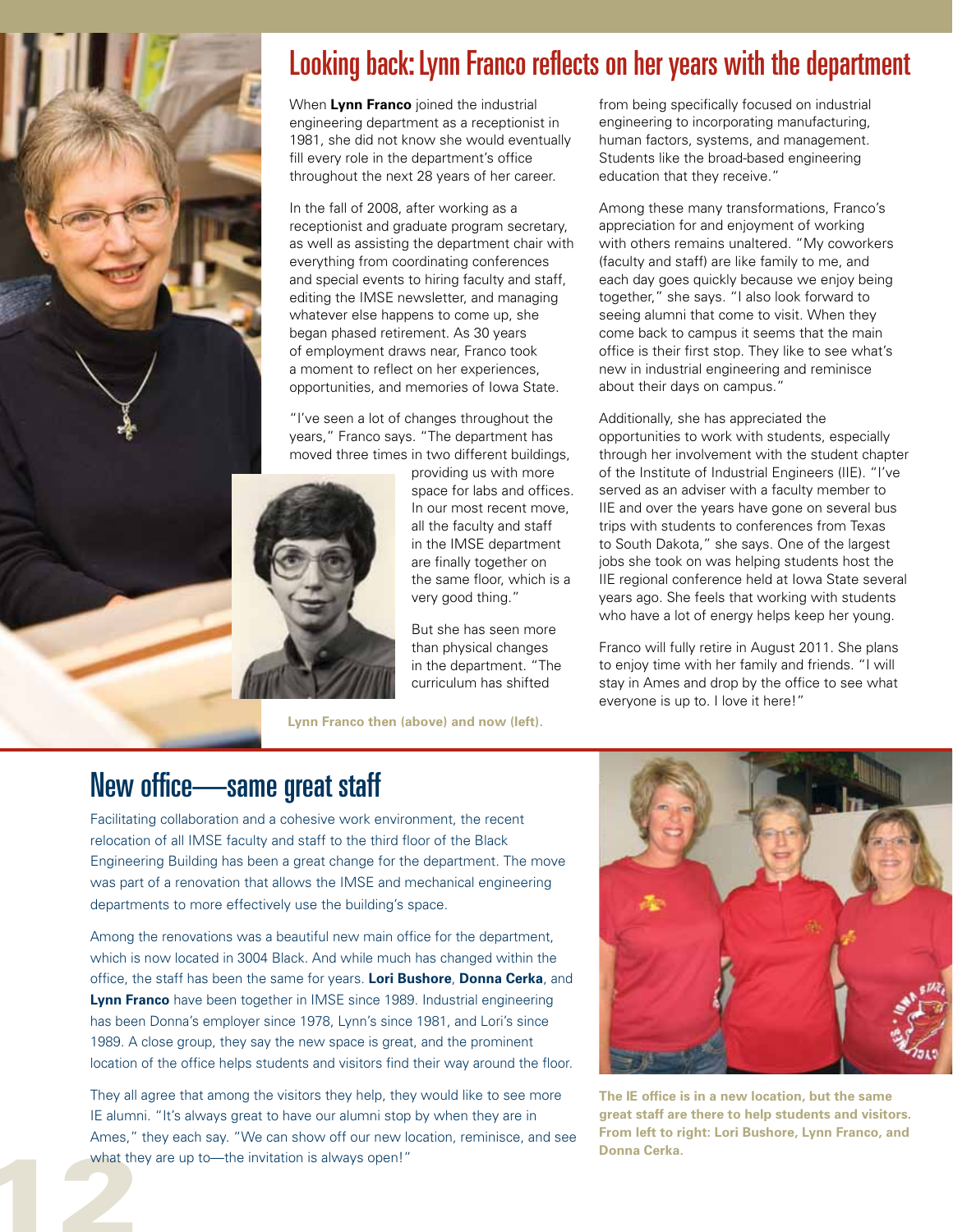## Sales engineering courses offered online and in the classroom



Whether discussing an idea internally to a manager or promoting technical products externally to a customer, sales concepts are an integral part of engineering. Through two new

**Dave Sly introduces students to an important part of being an engineer through new sales engineering courses.**

IMSE courses, students will now be able to learn the ins and outs of sales practices specifically related to business-to-business sales.

A generous donation from Trane, Inc., provided the necessary resources to step out in this exciting new direction. Last fall, the department offered Technical Sales for Engineers, which was the first course of its kind for the College of Engineering and Iowa State. The course reviews the entire technical sales process, from market segmentation and client value analysis to international sales issues. A course building on these concepts was offered in the spring semester.

**Dave Sly**, PE, MBA, and lecturer with IMSE, teaches the courses. "We approach sales as a systematic process, not an innate ability," he says. "Students will have the opportunity to experiment with the process through simulations, applying and practicing the lessons they learn."

Engineers who are prepared with sales skills will bring a unique level of expertise to their position. "Not only will they have technical knowledge and problem-solving skills learned through their engineering education," Sly says, "they will also be able to communicate with key stakeholders and clients, presenting ideas or products in a way that quickly moves these individuals through the decision-making process."

Following persistent comments and support of the idea from engineering alums, the college established an industry advisory steering group. "The group helped provide insight for the curriculum," says **Frank Peters**, IMSE associate professor who kicked off an initiative to develop sales engineering courses at Iowa State. "With their input, we were able to structure the courses to give students knowledge and skills that will help them achieve success in their careers."

With nearly 15 percent of the college's graduates entering a technical salesor marketing-related career, these courses are a welcome addition to the curriculum. They are available collegewide, with hopes from Peters and Sly that they will someday become part of a minor.

Fall 2009 marks the third semester for the IE 450X technical sales course and also the first semester this course is available online through Engineering Distance Education. "We have had quite a bit of interest from technical companies to have their engineers obtain a formal education on the sales process," says Sly. "Of the programs we have seen, this program provides the most focused educational program on technical sales available via the Web."

At the end of each semester, Sly gets feedback from students on the course. "We have made improvements to the course after each of those semesters based on the comments we receive," he says. "This feedback has provided us with the confidence that this program was ready for delivery to industry, and offering online was a great way to do it."

### Industrial engineering student one of two award winners from Iowa State

**Beth Takemoto**, a recent industrial engineering graduate, was one of two Iowa State University students—and four seniors overall at Regent universities in Iowa—to have been awarded the second annual Alliant Energy Erroll B. Davis Jr. Award recognizing engineering or business students from underrepresented groups.

Takemoto, who graduated from Iowa State in May 2008, works in Ottumwa, Iowa, for John Deere Ottumwa Works as a manufacturing engineer. While an undergraduate, she had interned for three sessions at John Deere and studied in Newcastle, Australia. "Iowa State has allowed me to really enjoy my time as a student by giving me many opportunities to grow not only as a student but also as an individual," Takemoto says.

The award was created by Alliant to honor Davis, who served as chairman of the board of Alliant Energy Corporation from 2000 to 2006. Davis retired from his dual roles as president and CEO of Alliant to become chancellor of the University System of Georgia, where he oversees the state's 35 public colleges and universities. The award, made possible through a gift of \$400,000 from the Alliant Energy Foundation, recognizes its recipients' academic achievement, leadership in campus and community organizations, and potential for future career success. As part of an agreement between the Alliant Energy Foundation and the Regent institutions, the gift will ensure that the award is presented annually in perpetuity and will honor up to four students each year.



The IMSE department awarded 100 scholarships to its students during the 2008–2009 academic year. Several of the recipients made it to the department's Honors Luncheon in May to be recognized.

**Ceara Kirchner**, a fifth-year IMSE student, had this to say about the benefits of having received a scholarship: "I was able to work less hours per week, which allowed me to concentrate on my classes and become more involved at Iowa State."

13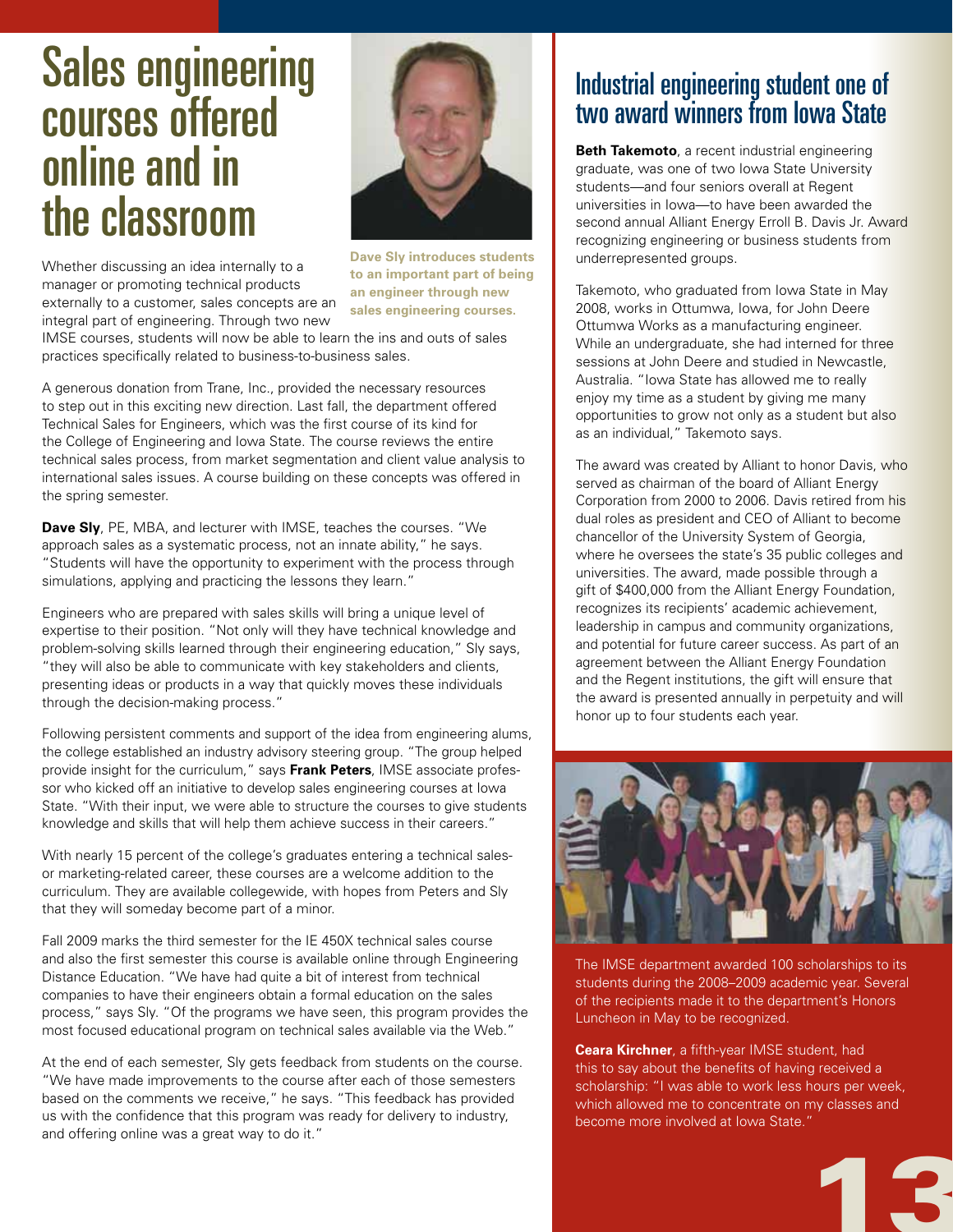### In memoriam

IMSE recognizes two emeritus professors who passed away since the last newsletter was published.

**Jean Charles Hempstead**, 104,

passed away on April 25, 2008. He earned his BS in civil engineering from Iowa State in 1926 and returned to the university after his military retirement, where he taught for nine years and retired in 1973. As an undergraduate, he was a member of Scabbard and Blade and Tau Beta Pi; as a graduate



student, Pi Mu Epsilon and Phi Kappa Phi; and as a faculty member, Cardinal Key. He received the Faculty Citation in 1971. Hempstead was also a member of Theta Xi social fraternity, registered professional engineer, life member of the Iowa Engineering Society and the American Association for Engineering Education, and past member of the National Society of Professional Engineers. Hempstead was preceded in death by his wife, parents, two sisters, and two brothers; he is survived by several nieces, nephews, and many friends.

**Samuel "Keith" Adams** passed away on June 5, 2008, at the age of 70. Adams earned his BS from Rensselaer Polytechnic Institute and an MS and PhD in industrial engineering from Arizona State University. He was a dedicated educator in human factors and ergonomics, working for eight years with Oklahoma State University prior to joining Iowa State's IMSE

14



department as an industrial engineering professor. After 32 years at Iowa State, Adams retired in 2006. He published broadly in the human factors and ergonomics field on topics such as auditory warnings, inspection, heat stress, manual materials handling, and work measurement. More recently his work focused on conservation and the environment. He was a member of the Human Factors and Ergonomics Society, Sigma Xi Scientific Research Society, and Izaak Walton League. Adams is survived by his wife, Eileen; son, Dr. Douglas Scott Adams, his wife, Dr. Lynn S. Adams, and their daughter, Taylor Elyse; and daughter, Carey Margaret Adams Knouff, and her husband, Dr. Christopher W. Knouff.



**Associate Professor** 

## Gemmill takes the stage in local theater production

Associate Professor **Doug Gemmill**'s experience includes nearly 25 years of teaching students about design optimization and systems engineering—and singing and acting for a good cause.

During the 2007 holiday season, Gemmill traded his professor hat for the hat of Mr. Martini, the local barkeep in *It's a Wonderful Life*. The Ames Community of Churches, a coalition of seven area churches, held the production to benefit Habitat for Humanity of Central Iowa.

Gemmill has previously acted in plays, but the musical was a whole new experience. "I had to pretend I was Italian and nail a challenging solo," Gemmill says. "It was a tremendous amount of work and put me a little outside of my comfort zone, but it was worth it."

Proceeds from ticket sales of the production were \$25,000, and with a matching grant from Habitat for Humanity of Central Iowa, the total amount raised for a family building a home in Colo, Iowa, was \$50,000.

"We had a lot of fun, and it benefited a great cause," Gemmill says. "I would definitely do it again if I were given the opportunity."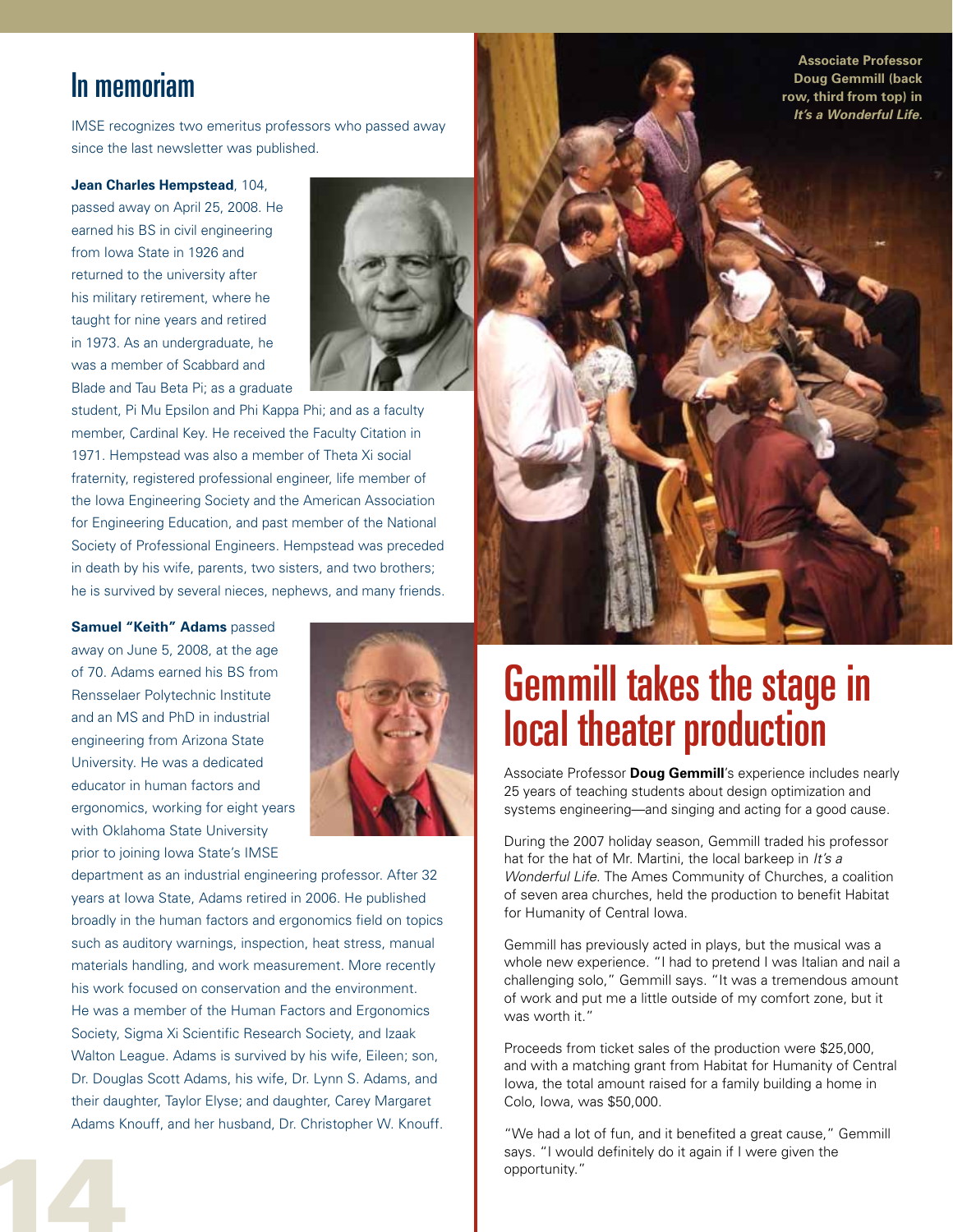## IE alum awarded Professional Progress in Engineering Award



#### Craig Mahoney,

chairman of the Department of Orthopaedics at Mercy Medical Center in Des Moines, Iowa, accepted the Professional Progress in Engineering Award

(PPEA) during last spring's Marston Club and Patent Dinner.

The College of Engineering awards the PPEA, which was established in 1989, for outstanding professional progress, personal development, and distinguished community service by engineering alumni under the age of 46.

Mahoney received his bachelor's degree in industrial engineering from lowa State in 1991, then decided to pursue medicine. He attended medical school at the University of Iowa, completed his residency at Creighton University in Omaha, Nebraska, and was selected for a prestigious fellowship at the Hospital for Special Surgery in New York City.

Despite changing career paths, Mahoney uses his engineering knowledge and research in areas such as infection, joint replacement, and prosthesis performance to enhance the care that his patients receive and advance the practice of orthopedic surgery. Additionally, he has published 14 journal articles and authored five chapters of orthopedic textbooks that are used in training programs throughout the country.

In 2008, Mahoney became the third person in central Iowa to receive the Arthritis Foundation of Iowa Tribute to Excellence Award. He also holds prestigious positions as a fellow of the American Academy of Orthopaedic Surgeons and as president of the Polk County Medical Society.



**Paul Adams**



**Roy King**



**John K. Peterson**



**Steve Sukup**

### Alumni updates

**Paul Adams**, BSIE'80, is currently employed as a senior consultant with Applied Safety and Ergonomics in Ann Arbor, Michigan. After earning his bachelor's degree, Adams continued his education and holds a PhD and an MSE in industrial and operations engineering from the University of Michigan, Ann Arbor, and an MS in industrial safety from Central Missouri State University. Adams provides consulting services that include litigation support, occupational safety, and ergonomics/human factors, and he is also an adjunct professor at the University of Michigan. He served as the president for the Board of Certified Safety Professionals in 2008.

**Roy King**, BSIE'76, is a board member of CompuPay, a private payroll outsourcing and HR services company owned by Willis Stein & Partners. He also served Rockefeller & Company as managing director and was president and CEO of Rockit Solutions, a subsidiary of Rockefeller & Company. Prior to joining Rockit, King was president and chief operating officer of Gevity, a publicly traded provider of HR outsourcing services. He has also led other technology and services companies including Mercator Software, Inc., where he served as chairman and CEO, and IBM Global Services where he was a general manager based in Europe charged with growing the services business. Prior to IBM, King was in the consulting industry for twelve years as a partner with Booz Allen, KPMG, and TB&A. King received his MBA from the Harvard Business School in 1982.

**John K. Peterson** is president and CEO of Amana Society, Inc. In that role, he leads both the Amana Society and its subsidiaries, Amana Society Service Company and Amana Farms Inc. His former positions include president of Alliant Energy International and vice president of Pacific Enterprises International. Peterson received three degrees from Iowa State: an AAS in mechanical technology in 1972, a BS in industrial engineering in 1974, and an MS in industrial engineering in 1975.

**Steve Sukup**, BSIE'79, has been a co-owner of Sukup Manufacturing Company since 1978 and is currently the company's chief financial officer. Sukup Manufacturing Company is a 45-year-old, family-owned agricultural business that manufactures grain bins and drying equipment. Sukup received the Professional Progress in Engineering Award from Iowa State in 1997 and currently serves as president of the Iowa State University Research Foundation. He also served eight years in the Iowa legislature.

15

Let us know what you're doing. Send info to imse@iastate.edu.